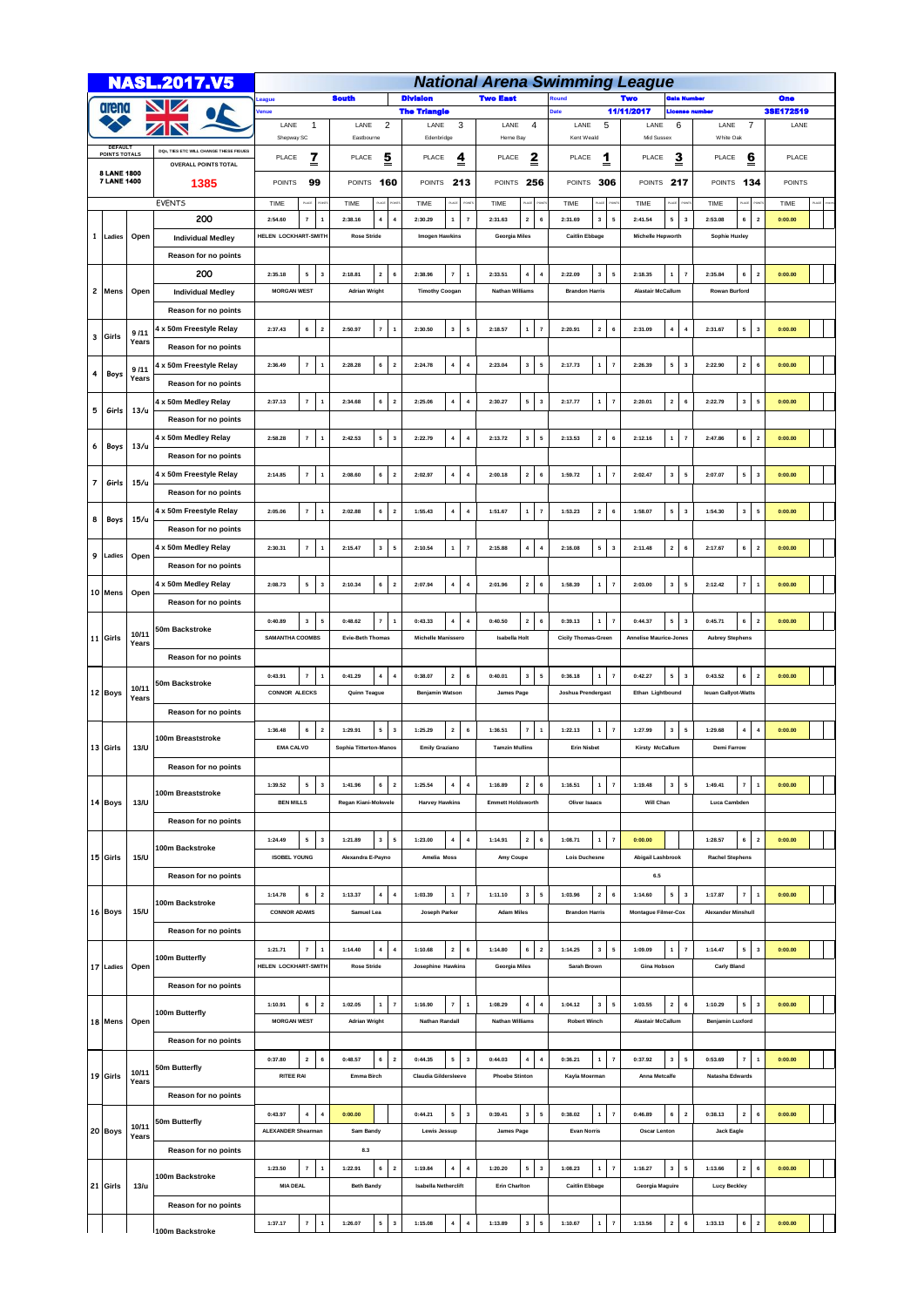|                                          |                                   |                | <b>NASL.2017.V5</b>                    | <b>National Arena Swimming League</b>             |                                                    |                                                    |                                                    |                                                       |                                                      |                                                         |           |  |  |  |  |  |
|------------------------------------------|-----------------------------------|----------------|----------------------------------------|---------------------------------------------------|----------------------------------------------------|----------------------------------------------------|----------------------------------------------------|-------------------------------------------------------|------------------------------------------------------|---------------------------------------------------------|-----------|--|--|--|--|--|
|                                          |                                   |                |                                        | <b>South</b><br>eague                             |                                                    | <b>Division</b>                                    | <b>Two East</b>                                    | <b>tound</b>                                          | Two                                                  | lala Number                                             |           |  |  |  |  |  |
| arena<br><b>DEFAULT</b><br>POINTS TOTALS |                                   |                | Z<br>$\overline{\phantom{a}}$          | enue                                              |                                                    | <b>The Triangle</b>                                |                                                    |                                                       | 11/11/2017<br>License number                         |                                                         | 3SE172519 |  |  |  |  |  |
|                                          |                                   |                |                                        | LANE<br>$\mathbf{1}$<br>Shepway SC                | $\overline{c}$<br>LANE<br>Eastbourne               | 3<br>LANE<br>Edenbridge                            | 4<br>LANE<br>Herne Bay                             | 5<br>LANE<br>Kent Weald                               | LANE<br>6<br>Mid Sussex                              | LANE<br>7<br>White Oak                                  | LANE      |  |  |  |  |  |
|                                          |                                   |                | DOS, TIES ETC WILL CHANGE THESE FIGUES |                                                   |                                                    |                                                    |                                                    |                                                       |                                                      |                                                         |           |  |  |  |  |  |
|                                          |                                   |                | <b>OVERALL POINTS TOTAL</b>            | $\overline{1}$<br>PLACE                           | <u>5</u><br>PLACE                                  | $\overline{\mathbf{z}}$<br>PLACE                   | $\overline{\mathbf{z}}$<br>PLACE                   | $\overline{1}$<br>PLACE                               | <u>3</u><br>PLACE                                    | <u>6</u><br>PLACE                                       | PLACE     |  |  |  |  |  |
|                                          | 8 LANE 1800<br><b>7 LANE 1400</b> |                | 1385                                   | 99<br><b>POINTS</b>                               | 160<br>POINTS                                      | POINTS 213                                         | 256<br><b>POINTS</b>                               | POINTS 306                                            | POINTS 217                                           | POINTS 134                                              | POINTS    |  |  |  |  |  |
|                                          |                                   |                | <b>EVENTS</b>                          | <b>UCE</b><br>TIME                                | TIME                                               | TIME                                               | TIME                                               | TIME                                                  | TIME                                                 | TIME                                                    | TIME      |  |  |  |  |  |
|                                          | 22 Boys                           | 13/u           |                                        | <b>BEN MILLS</b>                                  | Jaydon Paul                                        | <b>Adam Lawrence</b>                               | <b>Oliver Edwards</b>                              | <b>Daniel Brice</b>                                   | Will Chan                                            | leuan Gallyot-Watts                                     |           |  |  |  |  |  |
|                                          |                                   |                | Reason for no points                   |                                                   |                                                    |                                                    |                                                    |                                                       |                                                      |                                                         |           |  |  |  |  |  |
|                                          |                                   |                |                                        | 6<br>1:24.92<br>$\overline{\mathbf{2}}$           | 5<br>$\overline{\mathbf{3}}$<br>1:22.85            | $\scriptstyle\rm{7}$<br>1:11.31<br>$\mathbf{1}$    | 1:15.83<br>$\mathbf{3}$<br>${\bf 5}$               | $\overline{2}$<br>$\,$ 6<br>1:14.29                   | $\overline{4}$<br>1:19.70<br>$\overline{4}$          | $\overline{7}$<br>1:25.35<br>$\mathbf{1}$               | 0:00.00   |  |  |  |  |  |
|                                          |                                   | 15/u           | 100m Butterfly                         |                                                   |                                                    |                                                    | <b>Tilly Compton</b>                               |                                                       |                                                      |                                                         |           |  |  |  |  |  |
|                                          | 23 Girls                          |                |                                        | <b>ISABEL GOLDSMITH</b>                           | Kacey-Lee Phillips                                 | Ella Plowman                                       |                                                    | Elle Nikhwai                                          | <b>Molly Atkinson</b>                                | <b>Sophie Huxley</b>                                    |           |  |  |  |  |  |
|                                          |                                   |                | Reason for no points                   |                                                   |                                                    |                                                    |                                                    |                                                       |                                                      |                                                         |           |  |  |  |  |  |
|                                          | 24 Boys                           |                | 100m Butterfly                         | 1:41.25<br>$\pmb{7}$<br>$\mathbf 1$               | 1:23.69<br>5<br>$\mathbf 3$                        | 1:07.66<br>$\scriptstyle\rm 7$<br>$\mathbf{1}$     | 1:17.02<br>$\overline{\bf 4}$<br>$\boldsymbol{4}$  | 6 <sup>1</sup><br>1:27.76<br>$\overline{\mathbf{2}}$  | 1:13.70<br>$\mathbf{3}$<br>5                         | 1:09.28<br>$\mathbf{2}$<br>6                            | 0:00.00   |  |  |  |  |  |
|                                          |                                   | 15/u           |                                        | <b>TRISTAN PARMENTER</b>                          | <b>Alexander Goater</b>                            | <b>Nathan Randall</b>                              | <b>Oliver Carmen</b>                               | <b>Samuel Dickinson</b>                               | <b>Adam Tubbs</b>                                    | <b>Benjamin Luxford</b>                                 |           |  |  |  |  |  |
|                                          |                                   |                | Reason for no points                   |                                                   |                                                    |                                                    |                                                    |                                                       |                                                      |                                                         |           |  |  |  |  |  |
|                                          |                                   |                | 100m Backstroke                        | 0:00.00                                           | 6<br>$\overline{2}$<br>1:17.58                     | $\mathbf{1}$<br>$\overline{7}$<br>1:06.87          | $\mathbf 3$<br>${\bf 5}$<br>1:14.32                | $4 \mid 4$<br>1:15.57                                 | $\overline{\mathbf{2}}$<br>1:12.67<br>6              | 5<br>1:17.51<br>$\overline{\mathbf{3}}$                 | 0:00.00   |  |  |  |  |  |
|                                          | 25 Ladies                         | Open           |                                        | Sophie McDonnell                                  | <b>Rose Stride</b>                                 | <b>Imogen Hawkins</b>                              | Amy Coupe                                          | <b>Lois Duchesne</b>                                  | <b>Michelle Hepworth</b>                             | <b>Rebecca Burford</b>                                  |           |  |  |  |  |  |
|                                          |                                   |                | Reason for no points                   | no swimmer                                        |                                                    |                                                    |                                                    |                                                       |                                                      |                                                         |           |  |  |  |  |  |
|                                          |                                   |                |                                        | 1:13.49<br>5<br>$\mathbf 3$                       | 1:12.51<br>$\boldsymbol{4}$<br>$\boldsymbol{4}$    | 1:22.51<br>$\overline{\mathbf{r}}$<br>$\mathbf 1$  | 1:08.65<br>$\mathbf 3$<br>${\bf 5}$                | $2 \mid 6$<br>1:06.59                                 | 1:04.96<br>$\mathbf{1}$<br>$\bf{7}$                  | 1:18.74<br>6<br>$\mathbf{2}$                            | 0:00.00   |  |  |  |  |  |
|                                          | 26 Mens                           | Open           | 100m Backstroke                        | <b>Nathaniel Parmenter</b>                        | Samuel Lea                                         | <b>Thomas Michelmore</b>                           | <b>Adam Miles</b>                                  | <b>David Carr</b>                                     | Paul Allen                                           | <b>Alexander Minshull</b>                               |           |  |  |  |  |  |
|                                          |                                   |                | <b>Reason for no points</b>            |                                                   |                                                    |                                                    |                                                    |                                                       |                                                      |                                                         |           |  |  |  |  |  |
|                                          |                                   |                |                                        | 0:44.12<br>$\overline{2}$<br>$\mathbf 6$          | 0:00.00                                            | $\mathbf{2}$<br>0:55.10<br>6                       | $\mathbf 3$<br>${\bf 5}$<br>0:44.50                | 1<br>$\scriptstyle\rm 7$<br>0:41.77                   | $\overline{4}$<br>0:47.05<br>4                       | 0:48.51<br>5<br>$\overline{\mathbf{3}}$                 | 0:00.00   |  |  |  |  |  |
|                                          | 27 Girls                          | 10/11          | 50m Breaststroke                       | <b>RITEE RAI</b>                                  | <b>Evie-Beth Thomas</b>                            | Illiana Amory                                      | <b>Isabella Holt</b>                               | <b>Daisy Richards</b>                                 | <b>Bridget Priest</b>                                | Iona Kasapidis                                          |           |  |  |  |  |  |
|                                          |                                   | Years          | Reason for no points                   |                                                   | 7.6                                                |                                                    |                                                    |                                                       |                                                      |                                                         |           |  |  |  |  |  |
|                                          |                                   |                |                                        | 0:54.65<br>6<br>$\mathbf 2$                       | 0:46.92<br>$\mathbf{2}$<br>6                       | 0:00.00                                            | 0:47.74<br>3<br>${\bf 5}$                          | 0:42.92<br>1<br>$\overline{7}$                        | 0:49.20<br>$\boldsymbol{4}$<br>4                     | 0:50.20<br>5<br>3                                       | 0:00.00   |  |  |  |  |  |
|                                          | 28 Boys                           | 10/11          | 50m Breaststroke                       | <b>HERBIE STEWART</b>                             | Quinn Teague                                       | <b>Callum Murray</b>                               | Luke Hayward                                       | Joshua Prendergast                                    | Ethan Lightbound                                     | Luca Cambden                                            |           |  |  |  |  |  |
|                                          |                                   | Years          |                                        |                                                   |                                                    | 4.4                                                |                                                    |                                                       |                                                      |                                                         |           |  |  |  |  |  |
|                                          |                                   |                | Reason for no points<br>100m Butterfly | 6<br>$\overline{\mathbf{2}}$<br>1:31.50           | $\,$ 4 $\,$<br>$\overline{4}$<br>1:22.95           | 5<br>$\mathbf 3$<br>1:26.18                        | $\overline{\mathbf{2}}$<br>$\,$ 6<br>1:17.40       | $1$ 7<br>1:14.03                                      | 0:00.00                                              | 1:21.66<br>$\overline{\mathbf{3}}$<br>5                 | 0:00.00   |  |  |  |  |  |
|                                          | 29 Girls                          | 13/u           |                                        | <b>MIA DEAL</b>                                   | <b>Kacey-Lee Phillips</b>                          | <b>Isabella Amory</b>                              | Rose Douglas-Sutton                                | <b>Erin Nisbet</b>                                    | <b>Isabel Valovin</b>                                | <b>Emma Huxley</b>                                      |           |  |  |  |  |  |
|                                          |                                   |                |                                        |                                                   |                                                    |                                                    |                                                    |                                                       |                                                      |                                                         |           |  |  |  |  |  |
|                                          | 30 Boys                           | 13/u           | Reason for no points                   |                                                   |                                                    |                                                    |                                                    |                                                       | 8.1                                                  |                                                         |           |  |  |  |  |  |
|                                          |                                   |                | 100m Butterfly                         | 0:00.00                                           | 1:24.45<br>5<br>$\overline{\mathbf{3}}$            | 1:21.21<br>$\overline{4}$<br>$\boldsymbol{4}$      | 1:11.93<br>$\overline{\mathbf{2}}$<br>$\,$ 6       | 1:10.98<br>$\mathbf{1}$<br>$\scriptstyle{7}$          | 1:13.57<br>3<br>$\overline{\phantom{a}}$             | 1:31.68<br>6<br>$\mathbf 2$                             | 0:00.00   |  |  |  |  |  |
|                                          |                                   |                |                                        | <b>MATTHEW HOLMAN</b>                             | Jaydon Paul                                        | <b>Adam Lawrence</b>                               | <b>Emmett Holdsworth</b>                           | <b>Daniel Brice</b>                                   | <b>Eren Guryel</b>                                   | Jack Eagle                                              |           |  |  |  |  |  |
|                                          |                                   |                | Reason for no points                   | 8.2                                               |                                                    |                                                    |                                                    |                                                       |                                                      |                                                         |           |  |  |  |  |  |
|                                          | 31 Girls                          | 15/u           | 100m Freestyle                         | $\pmb{7}$<br>1:12.97<br>$\mathbf{1}$              | 6<br>1:10.37<br>$\overline{2}$                     | $\scriptstyle\rm 7$<br>1:02.45<br>$\mathbf{1}$     | $\overline{\mathbf{2}}$<br>1:03.55<br>6            | $\overline{\mathbf{2}}$<br>1:03.55<br>6               | $\overline{\mathbf{4}}$<br>1:06.34<br>$\overline{4}$ | 1:08.21<br>5<br>$\overline{\mathbf{3}}$                 | 0:00.00   |  |  |  |  |  |
|                                          |                                   |                |                                        | <b>ELLIS STEWART</b>                              | Alexandra E-Payno                                  | <b>Catriona Robertson</b>                          | <b>Emily Holt</b>                                  | <b>Matilda Durrant</b>                                | Abigail Lashbrook                                    | <b>Phoebe Strachan</b>                                  |           |  |  |  |  |  |
|                                          |                                   |                | Reason for no points                   |                                                   |                                                    |                                                    |                                                    |                                                       |                                                      |                                                         |           |  |  |  |  |  |
|                                          |                                   |                | 100m Freestyle                         | 1:08.59<br>$\pmb{7}$<br>$\overline{1}$            | 1:07.38<br>6<br>$\overline{\mathbf{2}}$            | 0:58.78<br>$\scriptstyle\rm{7}$<br>$\mathbf{1}$    | 1:02.87<br>$\mathbf 3$<br>${\bf 5}$                | ${\bf 5}$<br>1:06.66<br>$\overline{\mathbf{3}}$       | 1:00.95<br>$\overline{\mathbf{2}}$<br>6              | 1:04.77<br>$\boldsymbol{4}$<br>$\boldsymbol{4}$         | 0:00.00   |  |  |  |  |  |
|                                          | 32 Roys                           | 15/u           |                                        | <b>GEORGIE DEDMAN</b>                             | Samuel                                             |                                                    | <b>Nathan Willis</b>                               | <b>Isaac Davis</b>                                    | <b>Montague Film</b><br>er-Cox                       | George Beckley                                          |           |  |  |  |  |  |
|                                          |                                   |                | Reason for no points                   |                                                   |                                                    |                                                    |                                                    |                                                       |                                                      |                                                         |           |  |  |  |  |  |
|                                          |                                   |                | 100m Breaststroke                      | $\overline{\mathbf{7}}$<br>$\mathbf 1$<br>1:36.96 | $\,$ 4 $\,$<br>1:24.32<br>$\sqrt{4}$               | $\mathbf 2$<br>$\mathbf 6$<br>1:23.82              | 1:20.45<br>$\mathbf{1}$<br>$\scriptstyle\rm 7$     | $3 \mid 5$<br>1:24.23                                 | $\mathbf 6$<br>$\overline{\mathbf{2}}$<br>1:26.46    | 5<br>1:26.10<br>$\mathbf{3}$                            | 0:00.00   |  |  |  |  |  |
|                                          | 33 Ladies                         | Open           |                                        | <b>EMILY HOWES</b>                                | Millie-Louise Thomas                               | Imogen Hawkins                                     | Georgia Miles                                      | <b>Ellis Kottas</b>                                   | <b>Megan McCallum</b>                                | <b>Carly Bland</b>                                      |           |  |  |  |  |  |
|                                          |                                   |                | Reason for no points                   |                                                   |                                                    |                                                    |                                                    |                                                       |                                                      |                                                         |           |  |  |  |  |  |
|                                          |                                   |                | 100m Breaststroke                      | 6<br>$\mathbf{2}$<br>1:21.08                      | 5<br>1:20.34<br>$\overline{\mathbf{3}}$            | ${\bf 5}$<br>1:16.69<br>$\mathbf 3$                | 1:12.65<br>$\mathbf{1}$<br>$\scriptstyle\rm 7$     | 2 <sup>1</sup><br>$6\phantom{a}$<br>1:13.40           | $\bf{4}$<br>1:16.76<br>$\overline{4}$                | 1:25.39<br>$\scriptstyle\rm{7}$<br>$\ddot{\phantom{1}}$ | 0:00.00   |  |  |  |  |  |
|                                          | 34 Mens                           | Open           |                                        | <b>SANSKAR Thapa</b>                              | <b>Kian Day</b>                                    | <b>Timothy Coogan</b>                              | <b>Cameron Fry</b>                                 | <b>Stewart Grant</b>                                  | <b>Alastair McCallum</b>                             | <b>Matthew Neep</b>                                     |           |  |  |  |  |  |
|                                          |                                   |                | Reason for no points                   |                                                   |                                                    |                                                    |                                                    |                                                       |                                                      |                                                         |           |  |  |  |  |  |
|                                          |                                   |                |                                        | $\mathbf{3}$<br>${\bf 5}$<br>0:35.79              | $\mathbf 6$<br>0:37.10<br>$\overline{2}$           | $\overline{\mathbf{r}}$<br>$\mathbf{1}$<br>0:37.25 | $\mathbf{2}$<br>$\mathbf{6}$<br>0:34.13            | $1 \mid$<br>$\overline{7}$<br>0:33.51                 | $\mathbf 5$<br>0:36.84<br>$\overline{\mathbf{3}}$    | $\boldsymbol{4}$<br>0:36.20<br>$\overline{4}$           | 0:00.00   |  |  |  |  |  |
|                                          | 35 Girls                          | 10/11<br>Years | 50m Freestyle                          | <b>SAMANTHA COOMBS</b>                            | Zoe Kasey-Upstone                                  | Erin Lewzey                                        | Alyssa Kelly                                       | <b>Daisy Richards</b>                                 | <b>Isabel Arthur</b>                                 | Natasha Edwards                                         |           |  |  |  |  |  |
|                                          |                                   |                | Reason for no points                   |                                                   |                                                    |                                                    |                                                    |                                                       |                                                      |                                                         |           |  |  |  |  |  |
|                                          |                                   |                |                                        | 0:39.84<br>$\pmb{7}$<br>$\overline{1}$            | 0:39.81<br>6<br>$\overline{\mathbf{2}}$            | 0:36.38<br>5<br>$\mathbf 3$                        | $\mathbf{6}$<br>0:34.31<br>$\overline{\mathbf{2}}$ | $\overline{7}$<br>0:34.02<br>1                        | 0:35.56<br>$\mathbf{3}$<br>$\overline{\phantom{a}}$  | 0:36.13<br>$\boldsymbol{4}$<br>$\boldsymbol{4}$         | 0:00.00   |  |  |  |  |  |
|                                          | 36 Boys                           | 10/11<br>Years | 50m Freestyle                          | <b>BUDDY WISEMAN</b>                              | <b>Elliott Marshall</b>                            | <b>William Staveley</b>                            | <b>Chet Holdsworth</b>                             | <b>Ruben Cowley Antelo</b>                            | Oscar Lenton                                         | Luca Cambden                                            |           |  |  |  |  |  |
|                                          |                                   |                | Reason for no points                   |                                                   |                                                    |                                                    |                                                    |                                                       |                                                      |                                                         |           |  |  |  |  |  |
|                                          | 37 Girls                          |                |                                        | 1:16.71<br>$\pmb{7}$<br>$\overline{1}$            | 1:10.38<br>5<br>$\overline{\mathbf{3}}$            | 1:11.23<br>6<br>$\mathbf{2}$                       | 1:07.82<br>$\overline{\mathbf{2}}$<br>$\,$ 6       | 1:04.64<br>1<br>$\overline{7}$                        | 1:09.04<br>$\mathbf{3}$<br>5                         | 1:10.08<br>$\boldsymbol{4}$<br>$\overline{4}$           | 0:00.00   |  |  |  |  |  |
|                                          |                                   | 13/u           | 100m Freestyle                         | <b>OLIVIA YOUNG</b>                               | <b>Sophia Titterton-Manos</b>                      | Millie Hogan                                       | <b>Rose Douglas-Sutton</b>                         | <b>Caitlin Ebbage</b>                                 | <b>Helene Maurice-Jones</b>                          | <b>Lucy Beckley</b>                                     |           |  |  |  |  |  |
|                                          |                                   |                | Reason for no points                   |                                                   |                                                    |                                                    |                                                    |                                                       |                                                      |                                                         |           |  |  |  |  |  |
|                                          |                                   | 13/u           |                                        | 1:27.35<br>6<br>$\overline{\mathbf{2}}$           | 1:18.78<br>5<br>$\overline{\mathbf{3}}$            | $\boldsymbol{4}$<br>1:10.88<br>$\overline{\bf{4}}$ | 1:04.85<br>${\bf 5}$<br>3                          | $\overline{7}$<br>1:00.60<br>1                        | 1:03.31<br>$\overline{2}$<br>6                       | 1:27.87<br>$\overline{1}$<br>$\overline{7}$             | 0:00.00   |  |  |  |  |  |
|                                          |                                   |                | 100m Freestyle                         | <b>WILLIAM FULLER</b>                             | <b>Thomas Line</b>                                 | <b>Dominic Morgan</b>                              | <b>Ethan Sales</b>                                 | Oliver Isaacs                                         | <b>Harry Robinson</b>                                | James Chandler                                          |           |  |  |  |  |  |
|                                          | 38 Boys                           |                |                                        |                                                   |                                                    |                                                    |                                                    |                                                       |                                                      |                                                         |           |  |  |  |  |  |
|                                          |                                   |                | Reason for no points                   |                                                   |                                                    |                                                    |                                                    |                                                       |                                                      |                                                         |           |  |  |  |  |  |
|                                          |                                   |                | 100m Breaststroke                      | 1:36.46<br>$\pmb{7}$<br>$\mathbf{1}$              | 1:24.15<br>$\mathbf{1}$<br>$\overline{\mathbf{r}}$ | 1:25.97<br>$\pmb{4}$<br>$\boldsymbol{4}$           | 1:25.07<br>$\overline{\mathbf{2}}$<br>$\,$ 6       | 1:25.12<br>3 <sup>1</sup><br>$\overline{\phantom{a}}$ | 1:26.81<br>5<br>$\mathbf{3}$                         | 1:32.48<br>6<br>$\mathbf{2}$                            | 0:00.00   |  |  |  |  |  |
|                                          | 39 Girls                          | 15/u           |                                        | <b>EMA CALVO</b>                                  | Millie-Louise Thomas                               | Georgia Wilkinson                                  | <b>Tilly Compton</b>                               | Noemie Thomson                                        | <b>Charlie Gale</b>                                  | <b>Louise Coquillaud</b>                                |           |  |  |  |  |  |
|                                          |                                   |                | Reason for no points                   |                                                   |                                                    |                                                    |                                                    |                                                       |                                                      |                                                         |           |  |  |  |  |  |
|                                          |                                   |                | 100m Breaststroke                      | 6<br>1:22.27<br>$\overline{\mathbf{2}}$           | 1:18.00<br>$\overline{\mathbf{2}}$<br>6            | $\overline{4}$<br>1:20.19<br>$\overline{\bf{4}}$   | 1:19.10<br>$\overline{\mathbf{3}}$<br>5            | 1:13.23<br>$\mathbf{1}$<br>$\scriptstyle\rm 7$        | 5<br>1:22.17<br>$\overline{\mathbf{3}}$              | 1:27.36<br>$\overline{7}$<br>$\mathbf{1}$               | 0:00.00   |  |  |  |  |  |
|                                          | 40 Boys                           | 15/u           |                                        | <b>CONNOR ADAMS</b>                               | Kian Day                                           | Nathan Randall                                     | Owen Head                                          | <b>Brandon Harris</b>                                 | <b>Thomas Young</b>                                  | <b>Matthew Neep</b>                                     |           |  |  |  |  |  |
|                                          |                                   |                | Reason for no points                   |                                                   |                                                    |                                                    |                                                    |                                                       |                                                      |                                                         |           |  |  |  |  |  |